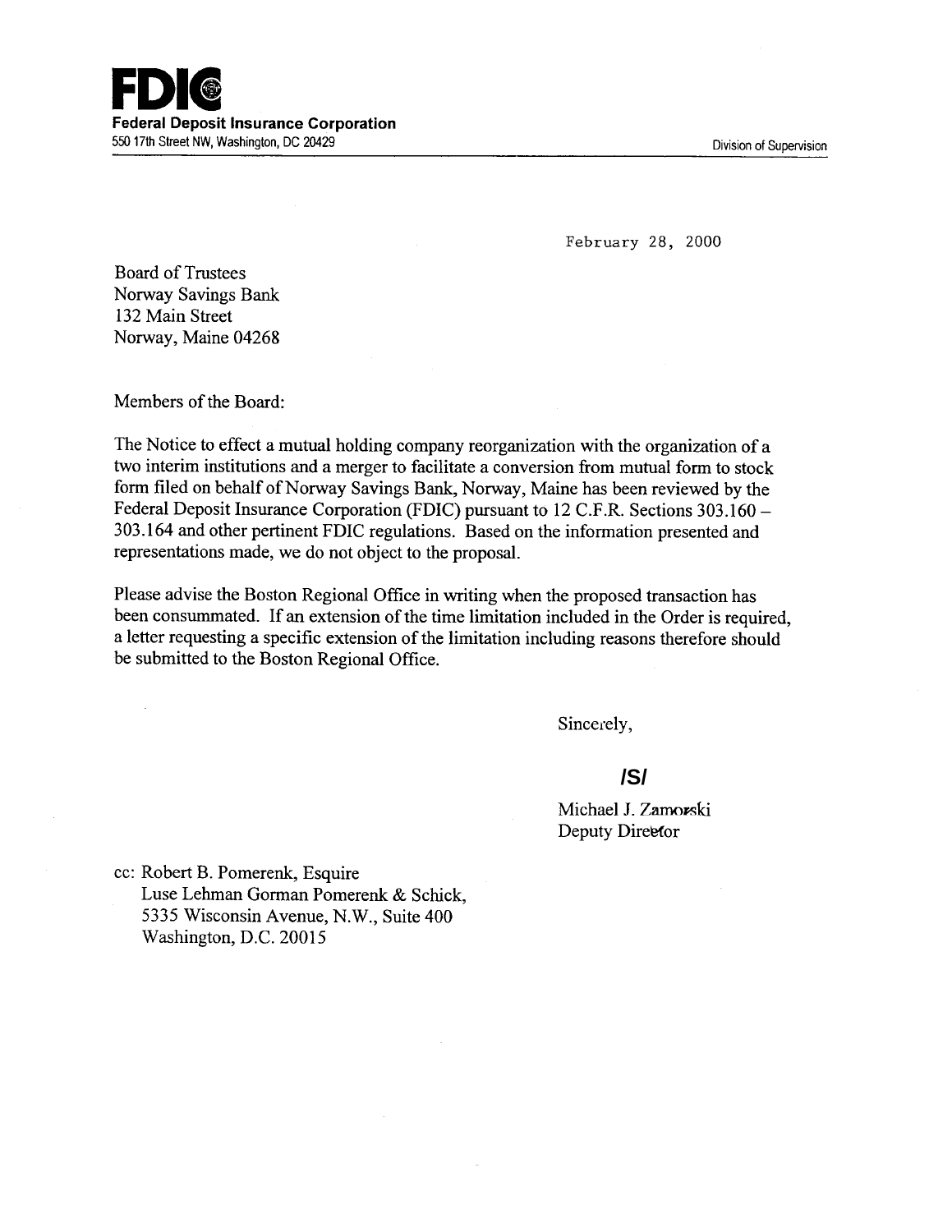## FEDERAL DEPOSIT INSURANCE CORPORATION

# RE: Norway Savings Bank Norway. Maine

#### Applications for Federal Deposit Insurance and Consent to Merge

# ORDER AND BASIS FOR CORPORATION APPROVAL

Pursuant to Sections 5 and 18(c) and other provisions of the Federal Deposit Insurance Act (FDI Act). an application has been filed on behalf of the Norway Savings Bank. Norway. Maine. (Mutual Bank). currently a mutually-owned. Bank Insurance Fund member. state-chartered institution with total resources of \$339.853.000 and total deposits of \$272.375.000 as of June 30. 1999. for the FDIC's consent to merge with Norway Interim Two Savings Bank, Norway, Maine (interim Two). a proposed new. interim. investor-owned Maine universal bank. Also. applications for federal deposit insurance for Interim Two and for Norway Interim One Savings Bank. Norway. Maine (Interim One) have been filed.

This transaction is the result of Mutual Bank's plan of reorganization which, solely to facilitate this undertaking. includes:

- (I) Norway Savings Bank will organize Interim One. an interim investor-owned universal bank. as a wholly-owned subsidiary and will constructively transfer a substantial part of its assets and liabilities to Interim One.
- (2) Interim One will organize the Norway Bancorp. Inc. (Stock Holding Company) as a wholly-owned subsidiary.
- (3) Interim One will organize Norway Interim Two Savings Bank (Interim Two) as a separate wholly-owned Maine universal bank subsidiary and will constructively transfer the assets and liabilities that were constructively transferred to it. to Interim Two.
- $(4)$  Norway Savings Bank will convert to the capital stock form of organization by exchanging its charter for that of a Maine investor-owned universal bank (Stock Bank). Simultaneously, Interim One will cancel its outstanding stock, convert to a mutual financial institution and then reorganize into a mutual holding company to become the Norway Bancorp. MHC (Mutual Holding Company).
- $(5)$  1 Interim Two will merge with and into the Stock Bank, with the Stock Bank as the surviving entity. The assets that were constructively transferred to Interim Two. will become the assets and liabilities of the Stock Bank by virtue of the merger. The Mutual Holding Company will become the sole stockholder of the Stock Bank by virtue of the merger.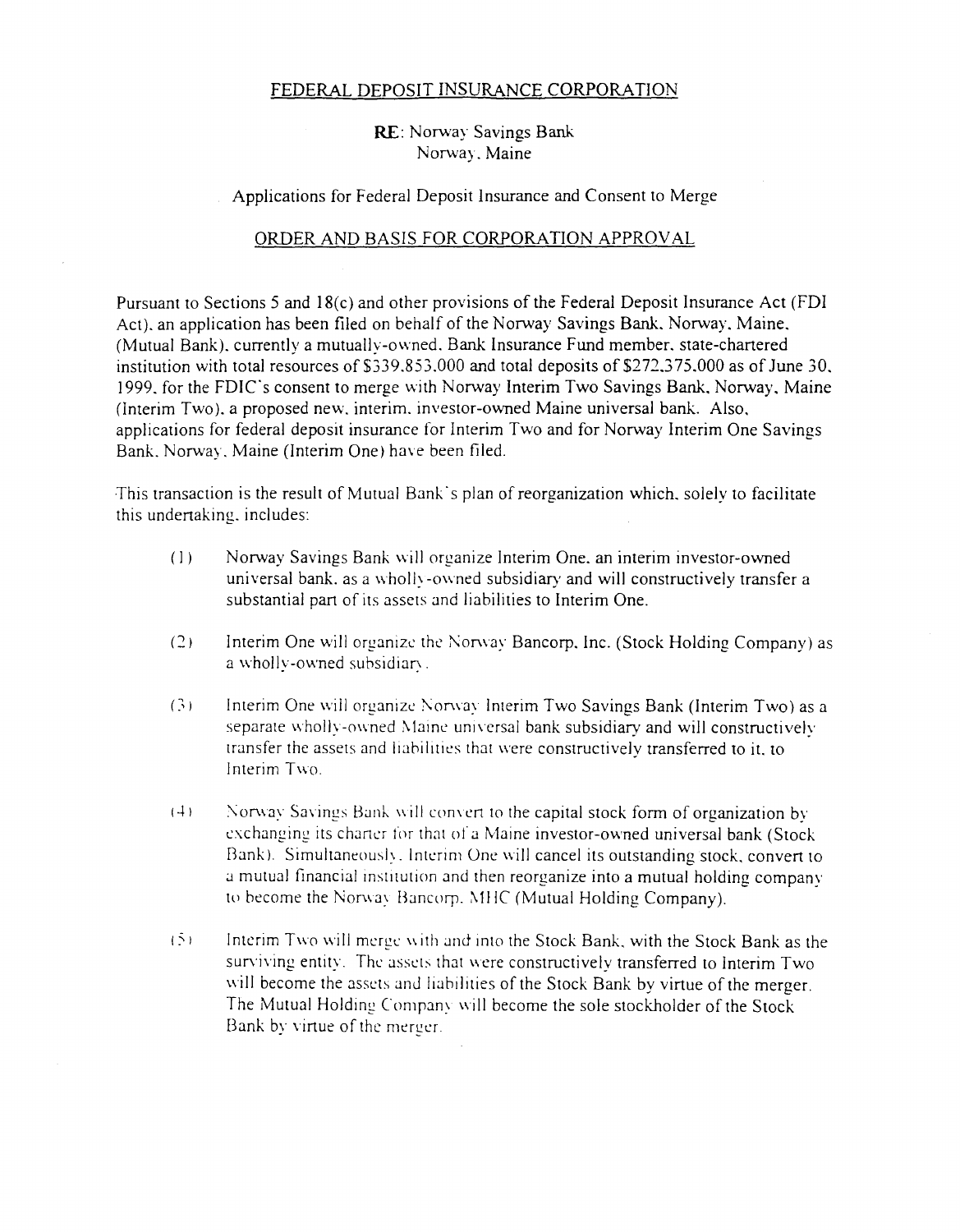(6) The Mutual Holding Company will contribute the capital stock of the Stock Bank to the Stock Holding Company. and the Stock Bank will become a wholly-owned subsidiary of the Stock Holding Company.

The purpose of the constructive transfers to the interim banks is to more closely parallel Chapter I 05, Section 1053 of the Maine Banking Statute. which specifically provides for the chartering of subsidiary savings institutions and the transfer of assets and liabilities. Upon consummation of the reorganization. the deposits of the Norway Savings Bank will continue to be insured under the Bank Insurance Fund. However. due to the structure of the transaction. specifically. the transfer of assets and deposit liabilities. federal deposit insurance for the two interim banks is necessary.

On the effective date of the Reorganization. the Stock Bank will be the wholly-owned subsidiary of the Stock Holding Company. and the Stock Holding Company will be the wholly-owned subsidiary of the Mutual Holding Company. The Mutual Holding Company and the Stock Holding Company will each be capitalized with up to \$50.000. Applications for the establishment of the Mutual Holding Company and the Stock Holding Company have been approved by the Federal Reserve Bank of Boston. The resultant bank will operate with the title of Norway Savings Bank. Norway. Maine. Following the consummation of the merger, the resultant bank will operate the same banking business. with the same management. at the same locations now being served by the Mutual Bank. The proposed transaction, per se. will not alter the competitive structure of banking in the market served by the Mutual Bank. The resultant bank's principal office will be at 132 Main Street. Norway, Maine. Notice of the proposed transaction. in a form approved by the FDIC. has been published pursuant to the FDI Act.

A review of available information, including the Community Reinvestment Act (CRA) Statements of the proponent. discloses no inconsistencies with the purposes of the CRA. The new institution is expected to continue to meet the credit needs of its entire community, consistent with the safe and sound operation of the institution.

In connection with the applications, the  $FDIC$  has taken into consideration the financial and managerial resources and future prospects of the proponent banks and the resultant bank, and the convenience and needs of the community to be served. Having found favorably on all statutory tactors and having considered other relevant information, including all reports on the competitive tactors furnished by the Comptroller of the Currency, the Board of Governors of the Federal Reserve System. the Office of Thrift Supervision, and the Attorney General of the United States. It is the  $FDIC$ 's judgement that the applications should be and hereby are approved, subject to the following conditions:

- The transaction may not he consummated unless the Plan of Reorganization receives  $\mathbf{1}$ prior approval by an affirmative vote of at least a majority of the total votes eligible to be cast by the Mutual Bank's depositors.
- 2. Unless prior notice is provided to and non-objection is received from the FDIC, no shares of the stock of Norway Savings Bank shall be sold, transferred or otherwise disposed of, to any persons (including any Employee Stock Ownership Plan) other than Norway Bancorp. Inc.